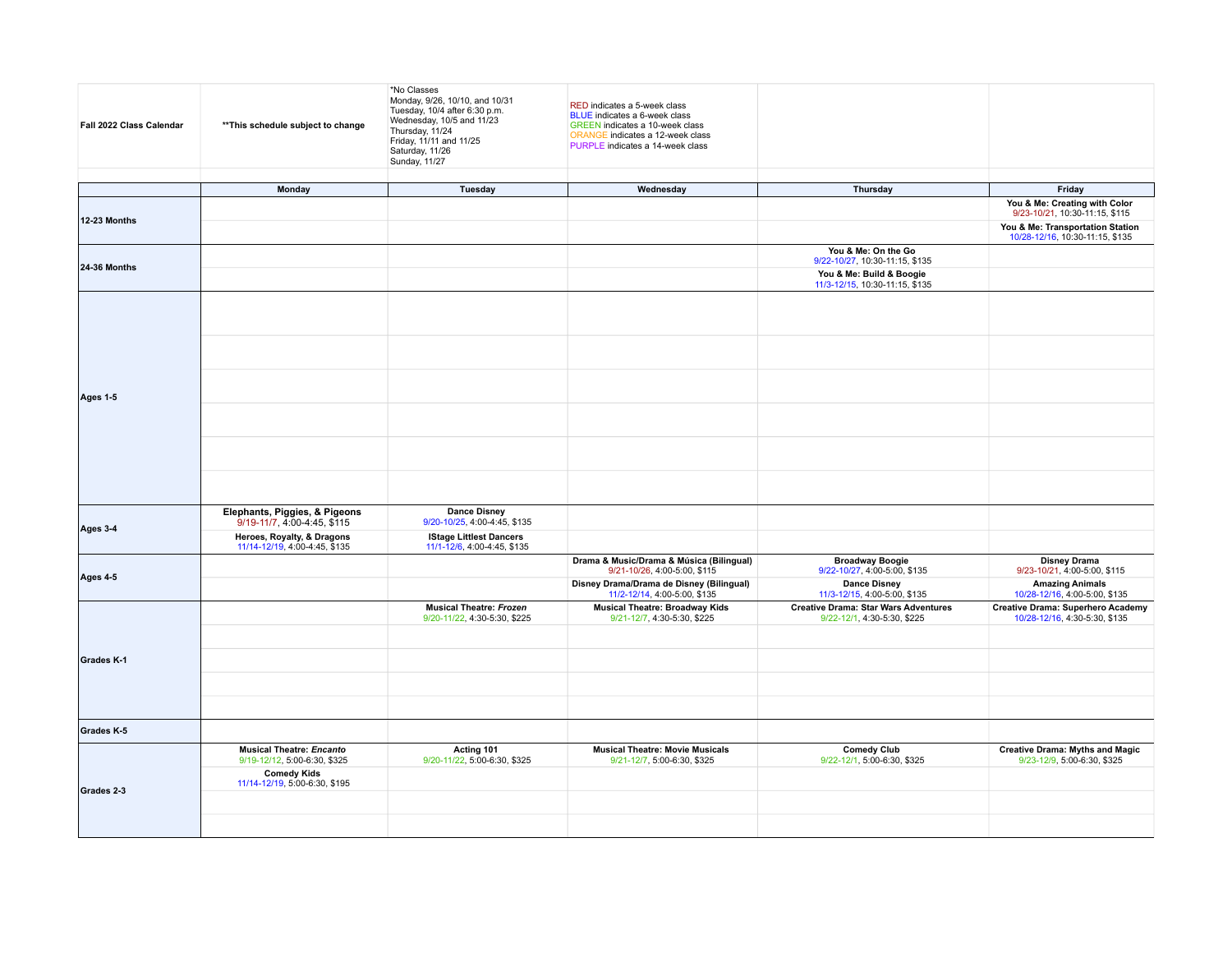| Fall 2022 Class Calendar | ** This schedule subject to change                                              | *No Classes<br>Monday, 9/26, 10/10, and 10/31<br>Tuesday, 10/4 after 6:30 p.m.<br>Wednesday, 10/5 and 11/23<br>Thursday, 11/24<br>Friday, 11/11 and 11/25<br>Saturday, 11/26<br>Sunday, 11/27 | RED indicates a 5-week class<br>BLUE indicates a 6-week class<br>GREEN indicates a 10-week class<br>ORANGE indicates a 12-week class<br>PURPLE indicates a 14-week class |                                                                                                                            |                                                                      |
|--------------------------|---------------------------------------------------------------------------------|-----------------------------------------------------------------------------------------------------------------------------------------------------------------------------------------------|--------------------------------------------------------------------------------------------------------------------------------------------------------------------------|----------------------------------------------------------------------------------------------------------------------------|----------------------------------------------------------------------|
|                          | Monday                                                                          | Tuesday                                                                                                                                                                                       | Wednesday                                                                                                                                                                | Thursday                                                                                                                   | Friday                                                               |
|                          |                                                                                 |                                                                                                                                                                                               |                                                                                                                                                                          |                                                                                                                            |                                                                      |
| Grades 3-5               |                                                                                 |                                                                                                                                                                                               |                                                                                                                                                                          |                                                                                                                            |                                                                      |
|                          | <b>FUNdamentals of Acting</b><br>9/19-12/12, 5:00-6:30, \$325                   | <b>FUNdamentals of Musical Theatre</b><br>9/20-11/22, 5:00-6:30, \$325                                                                                                                        |                                                                                                                                                                          | <b>FUNdamentals of Musical Theatre</b><br>9/22-12/1, 5:00-6:30, \$325                                                      |                                                                      |
| Grades 4-5               |                                                                                 | <b>Musical Theatre: Hamilton</b><br>11/1-12/6, 5:00-6:30, \$195                                                                                                                               |                                                                                                                                                                          |                                                                                                                            |                                                                      |
|                          |                                                                                 |                                                                                                                                                                                               |                                                                                                                                                                          |                                                                                                                            |                                                                      |
|                          |                                                                                 |                                                                                                                                                                                               |                                                                                                                                                                          |                                                                                                                            |                                                                      |
|                          |                                                                                 |                                                                                                                                                                                               | Voice & Dance: Movie Musicals<br>9/21-12/7, 5:00-6:30, \$325                                                                                                             | Speak Out on Stage - Musical<br>9/18-12/18, Thursdays and Sundays,<br>4:30-7:00 (Sun); 5:00-6:30 or 6:30-8:00 (Thu), \$750 |                                                                      |
| Grades 4-6               |                                                                                 |                                                                                                                                                                                               |                                                                                                                                                                          | Speak Out on Stage - Play<br>9/18-12/18, Thursdays and Sundays,<br>4:30-7:00 (Sun); 5:00-6:30 or 6:30-8:00 (Thu), \$750    |                                                                      |
| Grades 4-12              |                                                                                 |                                                                                                                                                                                               |                                                                                                                                                                          | <b>Freedom Choir</b><br>9/22-12/18, 6:30-9:00, \$600                                                                       |                                                                      |
|                          | The Actor's Toolbox<br>9/19-12/12, 5:00-6:30, \$325                             |                                                                                                                                                                                               | <b>Improvisation: Short Form</b><br>9/21-12/7, 5:00-6:30, \$325                                                                                                          |                                                                                                                            | <b>Musical Theatre Technique</b><br>9/23-12/9, 5:00-6:30, \$325      |
| Grades 6-8               |                                                                                 |                                                                                                                                                                                               |                                                                                                                                                                          |                                                                                                                            | <b>Access Acting: Character Lab</b><br>10/28-12/16, 5:00-6:30, \$195 |
|                          |                                                                                 |                                                                                                                                                                                               |                                                                                                                                                                          |                                                                                                                            |                                                                      |
|                          |                                                                                 |                                                                                                                                                                                               |                                                                                                                                                                          |                                                                                                                            |                                                                      |
|                          | Dance Academy: Technique and Flexibility Audio Drama: Voice Acting & Production |                                                                                                                                                                                               |                                                                                                                                                                          | "Have at Thee!" - Shakespeare Scenes & Combat                                                                              |                                                                      |
| Grades 6-12              | 9/19-12/12, 6:30-8:30, \$425                                                    | 9/20-11/29, 6:30-8:00, \$325                                                                                                                                                                  |                                                                                                                                                                          | 11/3-12/15, 6:30-8:00, \$195                                                                                               |                                                                      |
| Grades 7-9               |                                                                                 |                                                                                                                                                                                               | Voice & Dance: Rock/Pop Musicals<br>9/21-12/7, 6:30-8:00, \$325                                                                                                          |                                                                                                                            |                                                                      |
| Grades 7-10              | <b>Musical Theatre Conservatory: Freshmen</b><br>9/12-12/19, 6:30-9:00, \$750   | <b>Acting Conservatory: Freshmen</b><br>9/13-12/20, 6:30-9:00, \$750                                                                                                                          |                                                                                                                                                                          |                                                                                                                            |                                                                      |
| Grades 7-12              |                                                                                 |                                                                                                                                                                                               | <b>IStage Performance Ensemble</b><br>9/18-12/11, Wednesdays and Sundays,<br>6:30-9:00 (Wed); 4:00-7:00 (Sun), \$995                                                     | <b>IStage Dance Theatre</b><br>9/15-12/8, 6:30-8:30, \$525                                                                 |                                                                      |
|                          |                                                                                 |                                                                                                                                                                                               |                                                                                                                                                                          |                                                                                                                            |                                                                      |
| Grades 8-11              | <b>Acting Conservatory: Juniors</b><br>9/12-12/19, 6:30-9:00, \$750             | <b>Musical Theatre Conservatory: Juniors</b><br>9/13-12/20, 6:30-9:00, \$750                                                                                                                  |                                                                                                                                                                          |                                                                                                                            |                                                                      |
|                          | <b>Musical Theatre Performance</b><br>9/19-12/12, 4:00-5:30, \$325              |                                                                                                                                                                                               |                                                                                                                                                                          |                                                                                                                            | <b>Acting Technique</b><br>9/23-12/9, 4:00-5:30, \$325               |
| Grades 9-12              |                                                                                 |                                                                                                                                                                                               |                                                                                                                                                                          |                                                                                                                            |                                                                      |
|                          |                                                                                 |                                                                                                                                                                                               |                                                                                                                                                                          |                                                                                                                            |                                                                      |
| <b>Ages 13-21</b>        | Access Dance: Best of Broadway<br>9/19-12/12, 5:00-6:30, \$325                  | <b>Access Voice Acting</b><br>9/20-11/22, 5:00-6:30, \$325                                                                                                                                    |                                                                                                                                                                          |                                                                                                                            |                                                                      |
| <b>Ages 14-21</b>        |                                                                                 |                                                                                                                                                                                               | <b>Pegasus Ensemble</b><br>9/15-12/14, 4:30-6:30, \$550                                                                                                                  |                                                                                                                            |                                                                      |
|                          |                                                                                 |                                                                                                                                                                                               |                                                                                                                                                                          |                                                                                                                            |                                                                      |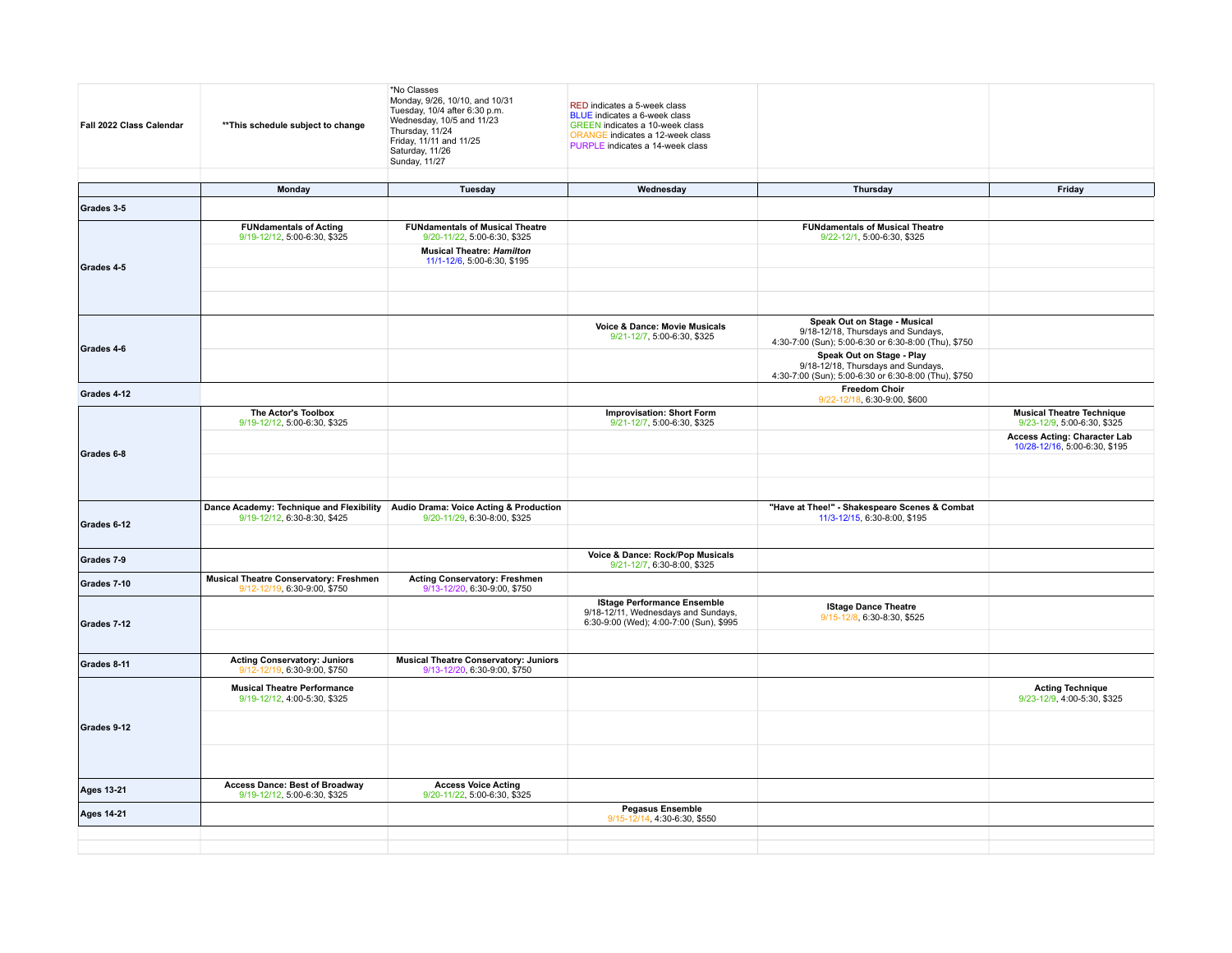| Fall 2022 Class Calendar |                                                                                            |                                                                                                                     |  |  |  |  |
|--------------------------|--------------------------------------------------------------------------------------------|---------------------------------------------------------------------------------------------------------------------|--|--|--|--|
|                          |                                                                                            |                                                                                                                     |  |  |  |  |
|                          | Saturday                                                                                   | Sunday                                                                                                              |  |  |  |  |
| <b>12-23 Months</b>      | You & Me: Under the Sea<br>9/24-10/29, 9:30-10:15, \$135                                   |                                                                                                                     |  |  |  |  |
|                          | You & Me: On the Farm<br>11/5-12/17, 9:30-10:15, \$135                                     |                                                                                                                     |  |  |  |  |
| 24-36 Months             | You & Me: Under the Sea<br>9/24-10/29, 10:30-11:15, \$135                                  | You & Me: Creating with Color<br>9/25-10/30, 11:00-11:45, \$135                                                     |  |  |  |  |
|                          | You & Me: On the Farm<br>11/5-12/17, 10:30-11:15, \$135                                    | You & Me: Transportation Station<br>11/6-12/18, 11:00-11:45, \$135                                                  |  |  |  |  |
|                          | <b>Saturday Song Circle:</b><br>Julián is a Mermaid (Bilingual)<br>10/8, 11:30-12:15, \$10 | Sunday Fun Day:<br>Where is the Green Sheep?/<br>¿Dónde está la oveja verde? (Bilingual)<br>10/9, 12:00-12:45, \$10 |  |  |  |  |
|                          | <b>Saturday Song Circle:</b><br>We're Going on a Leaf Hunt<br>10/15, 11:30-12:15, \$10     | Sunday Fun Day:<br>Dear Dragon<br>10/16, 12:00-12:45, \$10                                                          |  |  |  |  |
| Ages 1-5                 | <b>Saturday Song Circle:</b><br>The Itsy Bitsy Pumpkin<br>10/29, 11:30-12:15, \$10         | <b>Sunday Fun Day:</b><br>Spookley the Square Pumpkin<br>10/30, 12:00-12:45, \$10                                   |  |  |  |  |
|                          | <b>Saturday Song Circle:</b><br>The Little Blue Truck<br>11/5, 11:30-12:15, \$10           | <b>Sunday Fun Day:</b><br>Not Quite Narwhal<br>11/6, 12:00-12:45, \$10                                              |  |  |  |  |
|                          | <b>Saturday Song Circle:</b><br>A Loud Winter's Nap<br>11/12, 11:30-12:15, \$10            | Sunday Fun Day:<br><b>Elephant &amp; Piggie</b><br>11/13, 12:00-12:45, \$10                                         |  |  |  |  |
|                          | <b>Saturday Song Circle:</b><br><b>Frosty the Snowman</b><br>12/3, 11:30-12:15, \$10       | Sunday Fun Day:<br>The Snowy Day<br>12/4, 12:00-12:45, \$10                                                         |  |  |  |  |
| Ages 3-4                 | Drama & Music: Magic Suitcase<br>9/24-12/3, 9:00-9:45, \$225                               | <b>Unicorn &amp; Dragon Tales</b><br>9/25-12/4, 11:00-11:45, \$225                                                  |  |  |  |  |
|                          |                                                                                            |                                                                                                                     |  |  |  |  |
| Ages 4-5                 | <b>Pirates &amp; Mermaids</b><br>9/24-12/3, 10:00-11:00, \$225                             | <b>Broadway Boogie</b><br>9/25-12/4, 12:00-1:00, \$225                                                              |  |  |  |  |
|                          | Drama & Music: Magic Suitcase<br>9/24-12/3, 12:00-1:00, \$225                              | Drama & Music: Fairytale Adventures<br>9/25-12/4, 2:00-3:00, \$225                                                  |  |  |  |  |
|                          | <b>Creative Drama: Enchanted Tales</b><br>9/24-12/3, 9:00-10:00, \$225                     | <b>Musical Theatre: Encanto</b><br>9/25-12/4, 12:00-1:00, \$225                                                     |  |  |  |  |
|                          | Drama and Music: Jungle Tales<br>9/24-12/3, 1:00-2:00, \$225                               | <b>Creative Drama: Superhero Adventures</b><br>9/25-12/4, 1:00-2:00, \$225                                          |  |  |  |  |
| <b>Grades K-1</b>        | Drama & Music: Disney Tales<br>11/5-12/17, 10:00-11:00, \$135                              | <b>Creative Drama: Dragon and Unicorn Tales</b><br>9/25-12/4, 3:00-4:00, \$225                                      |  |  |  |  |
|                          | Mini Broadway Song & Dance<br>9/24-12/3, 9:30-10:30, \$225                                 | <b>Hip-Hop Dance Crew</b><br>9/25-12/4, 12:00-1:00, \$225                                                           |  |  |  |  |
|                          | Mini Broadway Song & Dance<br>9/24-12/3, 10:30-11:30, \$225                                |                                                                                                                     |  |  |  |  |
| Grades K-5               | Family Fun: Broadway Dance Sampler<br>11/5-12/17, 11:30-12:30, \$135                       |                                                                                                                     |  |  |  |  |
|                          | Intro to Acting<br>9/24-12/3, 1:00-2:30, \$325                                             | <b>Creative Drama: Create Your Own Adventure</b><br>9/25-12/4, 1:00-2:30, \$325                                     |  |  |  |  |
| Grades 2-3               | <b>Commercial Creators</b><br>11/5-12/17, 2:30-4:00, \$195                                 | <b>Musical Theatre: Disney's Descendants</b><br>9/25-12/4, 2:30-4:00, \$325                                         |  |  |  |  |
|                          | <b>Broadway Song &amp; Dance</b><br>9/24-12/3, 11:30-1:00, \$325                           | <b>Dance: Newsies</b><br>9/25-12/4, 1:00-2:30, \$325                                                                |  |  |  |  |
|                          | Dance: Mary Poppins<br>11/5-12/17, 1:00-2:30, \$195                                        |                                                                                                                     |  |  |  |  |